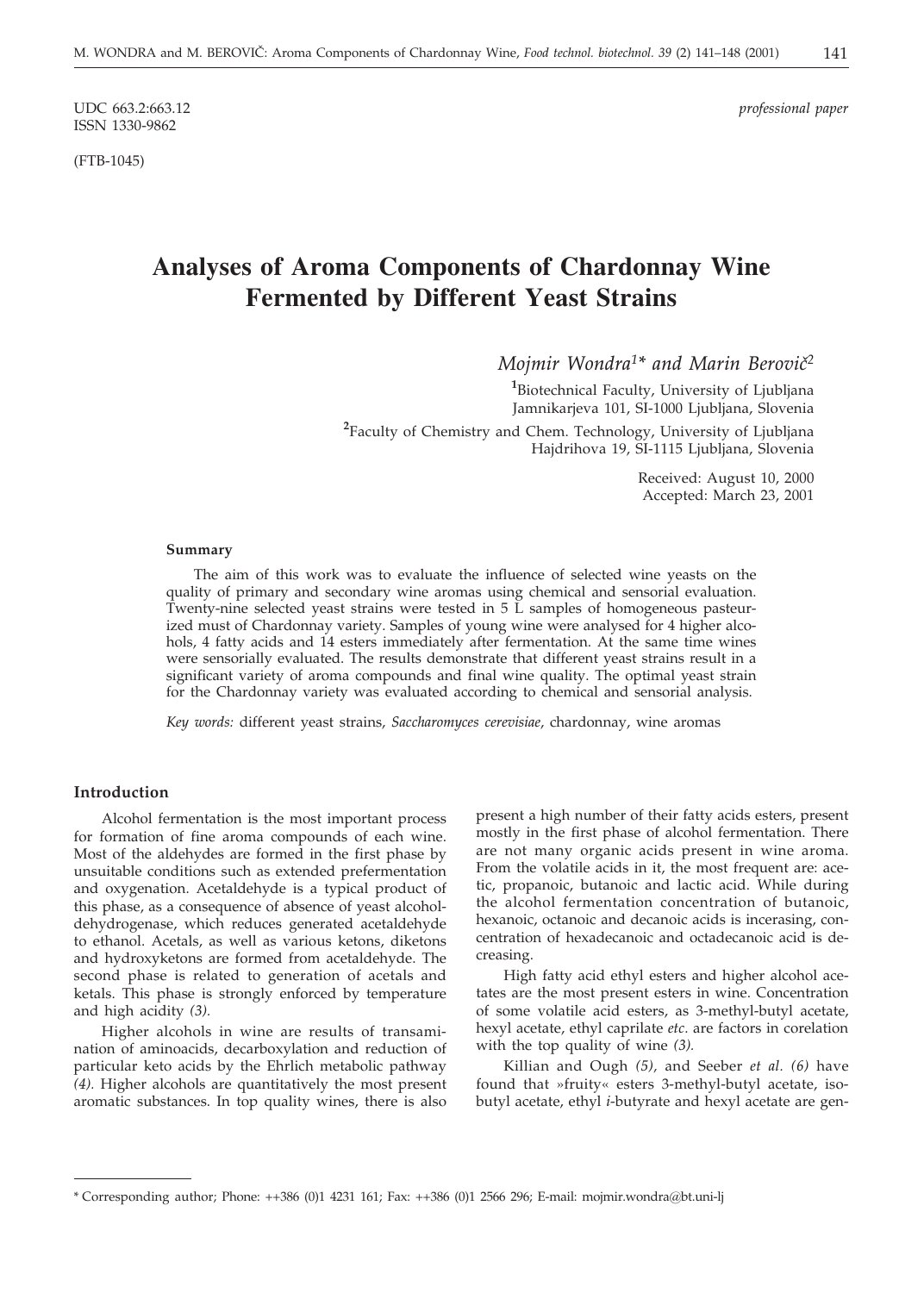erated at lower fermentation temperature of 10 °C, while between 10 and 15 °C most of the main aromatic compounds of wine character are preserved.

Rapp *(3)* has found that for the generation of fermentation wine aroma and its high quality, concentration of nitrogen, aminoacids and reductive sugars as well as pH, fermentation temperature and yeast strain are the most relevant factors.

On the other side, Seeber *et al. (6)* are more convinced that the physiology of various yeast strains is a more important parameter.

In comprehensive wine technology much attention was focused on studies on wine aroma compounds, Henning and Villforth *(1)* being among the pioneers. Motivated by the idea that wine aroma is mostly due to a single compound, they concentrated huge quantities of wine. Using the available equipment and classical analytical technique they already discovered a few compounds present in wine aroma. Applying gas chromatography Bayer and Bassler *(2)* showed the presence of higher alcohols (HA) and esters (E) as the major aroma compounds of wine distillates. The appearance of capillary columns finally enabled distinguishing up to 40–60 peaks of recognized aroma compounds. This technique is nowadays widely used in wine aroma compound determination. By employing a suitable capillary column and conditions in GC (split, carrier gas, flow, temperature) 600–800 aromatic components could be successfully determined. By employing bidimensional gas chromatography with a high pressure separation column connected to an elution capillary column, numerous possibilities are offered for determination of aromatic compounds.

It seems that GC-FTIR (gas chromatography – Fourier transform infra red detection), combined with GC-MS (gas chromatography-mass spectrometry) is reasonable and usefull combination for determination of the structure of specific aromatic compounds and their isomers *(3).*

SIM (selected ion monitoring) is used in routine analyses. Quantitative analyses of aromatic compounds are based on total separation of their mass fragments *(3).* Suitable accuracy is achieved by evaluating at least three mass fragments, as well as their intensity. A new analytical approach is based on  $^{13}$ C-nuclear magnetic resonance (NMR). According to Rapp *(3)*, this is also the most relevant analytical technique to determine the structure of particular aroma compounds.

The aim of this work was to recognize the influence of the strain and its physiology on generation and oscilation of aromatic compounds at alcohol fermentation in chardonnay must.

#### **Materials and Methods**

The fermentative aroma of young wines formed during wine fermentation was studied. Five litres of homogenous pasteurised must of the Chardonnay variety from Ljutomer – Ormož wine growing region was used in all the experiments. It was inoculated with 29 different isolates of *Saccharomyces cerevisiae*, strains ZIM 0628 to ZIM 0692, from the Microbial Collection of the Department of Food Technology, Biotechnical Faculty, University of Ljubljana. The samples of *Saccharomyces cerevisiae* were isolated from Slovenian vineyards. The plates were incubated at 25 °C. Strain identification was carried out according to standard methods *(7).* A volume of 75 mL of inoculum was used in all the experiments. Fermentation proceeded 21 days at the temperature of 15 °C.

Aromatic compounds were extracted according to the 'kaltron' method by liquid-liquid extraction with 1,1,2-trichloro-trifluoroethane *(8).* 10 mL of sample were extracted by shaking for 15 min with  $1 \mu L$  of internal standard and  $150 \mu L$  of  $1,1,2$ -trichloro-trifluoroethane. The mixture was centrifuged for 5 min at 3000 rpm, and the supernatant was injected on the GC. This technique enables a suitable separation, has a low boiling point, negligible ethanol solubility, robustness and low toxicity. All samples were analyzed in triplicate and average results are presented in all tables. Statistical analysis of variances and the Tukey test were applied.

Twenty four different aromatic compounds formed during fermentation were detected using Siemens (Germany) GC L 350 gas chromatograph *(3,4).*

Chromatography conditions: detector: FID, split: 1:18, injector temperature: 210 °C, detector temperature: 210 °C, temperature interval: 50–200 °C, DT °C<sup>-1</sup> min<sup>-1</sup>: 5, column: DB-5, 60 m  $\times$ 0.247 mm, carrier gas: N<sub>2</sub>, 30 mL min–1, internal standard: 2-ethyl-1-hexanol, injection volume:  $1 \mu L$ .

Analyzed samples were compared with standards by GC and their identity was confirmed by mass spectrometry (MS 455 Siemens, Germany) *(3,4).*

### **Results and Discussion**

# *Chemical analysis*

Fourteen higher alcohols, four higher fatty acids and fourteen esters were identified (Tables 1 a,b,c).

Significant differences exist between the concentrations of total determined aromatic compounds. The highest concentration of 1175.7 mg  $L^{-1}$  was detected in sample 7 and the lowest of 897 mg  $L^{-1}$  in sample 26. Practically this means a reduction of almost 50 %. For comparison the analysis of a control sample of wine must showed only 56.0 mg  $L^{-1}$ .

Differences between the wines were statistically significant in samples 9, 27, 12, 4, 25, 23, 22, 2, 24, 17, 10, 1 and 3 containing higher concentrations, while 29 and 15 had the lowest concentrations of total determined aromatic compounds. In the remaining samples differences between the concentrations of total aromatic compounds were negligible.

The highest concentration of HA (738.4 mg  $L^{-1}$ ) was detected in the sample 9 and the lowest 263.5 mg  $L^{-1}$ , in the sample 29. Significant differences were obvious in samples 9, 25, 27, 22 and 23 with higher concentrations of HA and in samples 26, 11, 5, 6, 14, 15, 8, 10, 13 and 1 with lower HA concentrations. In the remaining samples statistical differences were not obvious. Wine must analysis showed just 25.2 mg  $L^{-1}$  of HA.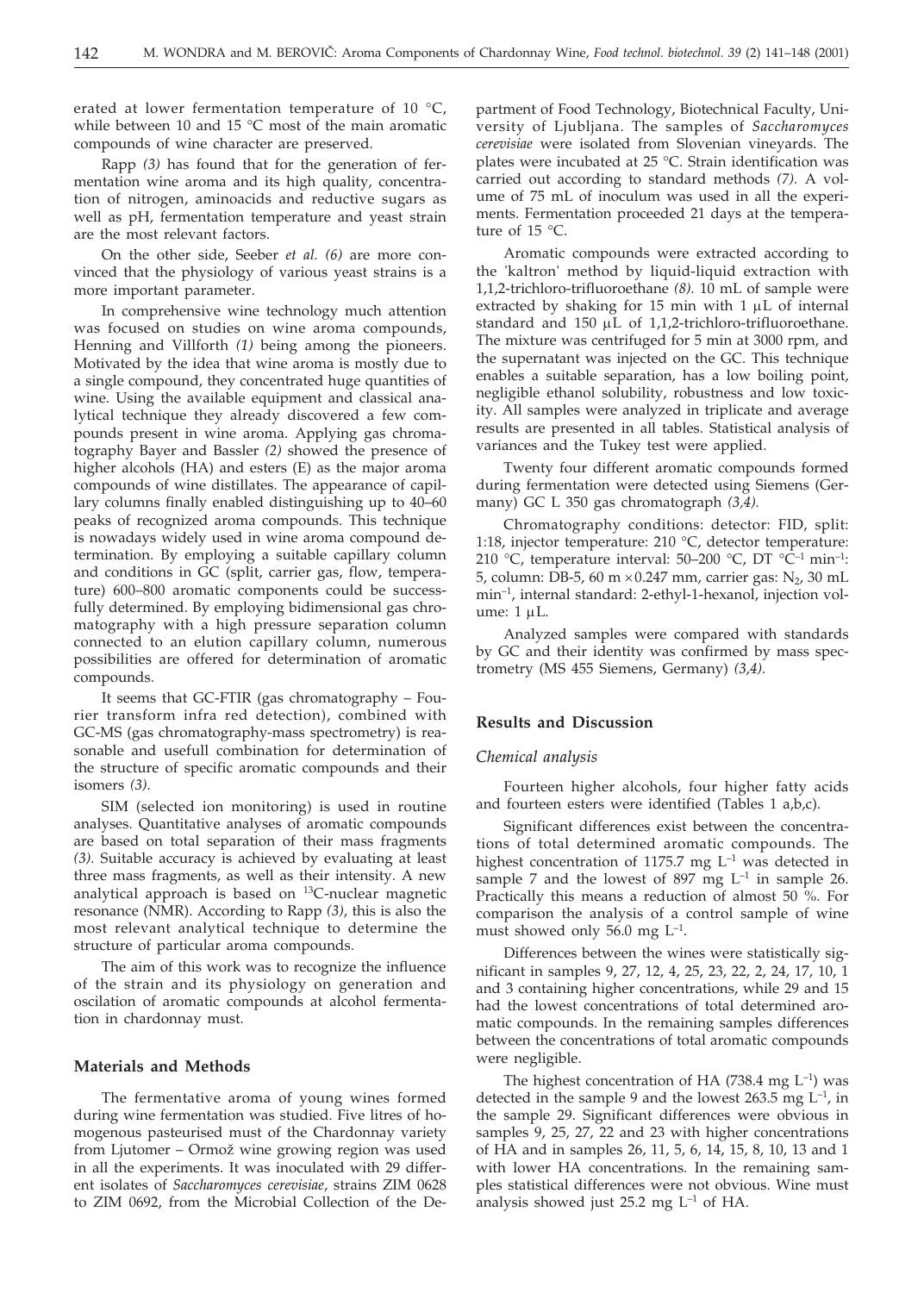| $\gamma$ (aromatic compound) | Saccharomyces cerevisiae strain |         |                 |        |         |         |         |         |         |         |         |
|------------------------------|---------------------------------|---------|-----------------|--------|---------|---------|---------|---------|---------|---------|---------|
| $mgL^{-1}$                   | $\mathbf{1}$                    | 2       | 3               | 4      | 5       | 6       | 7       | 8       | 9       | 10      | Control |
| HA                           |                                 |         |                 |        |         |         |         |         |         |         |         |
| 3-methyl-1-butanol           | 323.00                          | 353.00  | 384.80          | 359.30 | 262.50  | 261.00  | 399.20  | 299.30  | 536.80  | 284.80  | 13.00   |
| 2-methyl-1-butanol           | 76.00                           | 88.80   | 91.50           | 92.80  | 51.50   | 78.00   | 113.30  | 77.00   | 115.50  | 93.00   | 7.60    |
| 2-methyl-1-pentanol          | 6.30                            | 6.80    | 5.30            | 5.80   | 5.00    | 6.00    | 5.50    | 5.50    | 6.80    | 6.30    | 0.00    |
| 2-phenyl ethanol             | 50.50                           | 62.80   | 58.80           | 43.80  | 54.80   | 34.30   | 85.80   | 42.80   | 79.30   | 50.80   | 4.60    |
| $\Sigma$ HA                  | 455.80                          | 511.40  | 540.40          | 501.70 | 373.80  | 379.30  | 603.80  | 424.60  | 738.40  | 434.90  | 25.20   |
| <b>LFA</b>                   |                                 |         |                 |        |         |         |         |         |         |         |         |
| pyruvic acid                 | 20.00                           | 20.00   | 13.50           | 10.50  | 10.50   | 10.80   | 18.20   | 11.00   | 14.00   | 19.80   | 5.00    |
| hexanoic acid                | 32.00                           | 28.50   | 8.30            | 5.00   | 4.00    | 7.00    | 16.30   | 4.00    | 9.50    | 11.30   | 0.00    |
| octanoic acid                | 158.00                          | 167.30  | 148.80          | 142.30 | 141.80  | 142.80  | 192.00  | 120.30  | 150.30  | 157.00  | 4.80    |
| decanoic acid                | 136.00                          | 155.80  | 116.30          | 125.00 | 140.50  | 128.00  | 173.00  | 113.30  | 139.30  | 152.00  | 6.60    |
| $\Sigma$ LFA                 | 326.00                          | 351.60  | 273.40          | 272.30 | 286.30  | 277.80  | 381.30  | 237.60  | 299.10  | 320.30  | 16.40   |
| <b>ESTERS</b>                |                                 |         |                 |        |         |         |         |         |         |         |         |
| ethyl acetate                | 29.00                           | 36.80   | 41.00           | 41.30  | 21.00   | 34.50   | 32.20   | 12.30   | 33.30   | 28.80   | 6.20    |
| ethyl isobutirate            | 5.00                            | 5.50    | 6.00            | 8.00   | 7.80    | 7.30    | 7.30    | 5.50    | 8.30    | 6.30    | 0.00    |
| isobutyl acetate             | 12.80                           | 11.50   | 8.80            | 16.50  | 11.00   | 13.80   | 19.30   | 7.50    | 9.00    | 12.50   | 0.00    |
| ethyl lactate                | 15.30                           | 15.80   | 12.30           | 18.80  | 14.80   | 15.80   | 18.80   | 11.00   | 16.30   | 16.50   | 0.00    |
| ethyl isovalerate            | 1.30                            | 1.00    | 1.00            | 1.00   | 1.00    | 1.00    | 1.50    | 1.00    | 1.30    | 1.00    | 0.00    |
| 3-methyl-butyl acetate       | 227.00                          | 228.30  | 213.30          | 392.30 | 199.30  | 204.80  | 338.00  | 194.00  | 265.00  | 202.50  | 5.40    |
| 2-methyl-butyl acetate       | 18.50                           | 18.50   | 17.80           | 33.50  | 19.80   | 22.00   | 36.00   | 17.80   | 21.50   | 22.50   | 1.00    |
| ethyl capronate              | 85.80                           | 78.50   | 62.00           | 66.50  | 65.50   | 64.30   | 92.30   | 57.00   | 65.00   | 79.80   | 0.00    |
| hexyl acetate                | 16.30                           | 14.80   | 13.00           | 17.30  | 19.00   | 15.00   | 16.00   | 12.80   | 12.00   | 17.00   | 1.80    |
| diethyl succinate            | 5.80                            | 7.00    | 7.50            | 6.80   | 7.00    | 6.30    | 7.80    | 7.80    | 8.30    | 9.00    | 0.00    |
| ethyl caprilate              | 96.00                           | 112.50  | 83.00           | 94.50  | 55.50   | 82.00   | 102.30  | 97.80   | 88.00   | 117.00  | 0.00    |
| 2-phenyl-ethyl acetate       | 42.00                           | 46.80   | 41.00           | 47.50  | 64.80   | 33.50   | 79.00   | 33.30   | 51.80   | 46.30   | 0.00    |
| diethyl malate               | 4.30                            | 6.50    | 5.50            | 14.30  | 10.80   | 10.80   | 11.30   | 12.80   | 11.30   | 24.00   | 0.00    |
| ethyl caprinate              | 22.00                           | 43.50   | 26.80           | 30.00  | 28.50   | 22.00   | 28.80   | 22.00   | 27.00   | 34.50   | 0.00    |
| $\Sigma$ ESTERS              | 581.10                          | 627.00  | 539.00          | 788.30 | 525.80  | 533.10  | 790.60  | 492.60  | 618.10  | 617.70  | 14.40   |
| $\Sigma$ aromat. comp.       | 1362.90                         | 1490.00 | 1352.80 1562.30 |        | 1185.90 | 1190.20 | 1775.70 | 1154.80 | 1655.60 | 1372.90 | 56.00   |
| methanol                     | 2.30                            | 2.80    | 2.30            | 2.80   | 2.00    | 3.00    | 3.00    | 3.00    | 3.00    | 3.30    | 2.00    |
| acetaldehyde                 | 14.00                           | 10.00   | 8.30            | 8.50   | 11.30   | 11.30   | 28.80   | 10.50   | 9.00    | 12.00   | 0.00    |

Table 1a. Maximal and minimal concentrations of aromatic compounds (mg  $L^{-1}$ ) in young wines fermented with different yeast strains



**Fig. 1. Concentration of 3-methyl-1-butanol in young wines fermented with different yeast strains of** *Sacharomyces cerevisiae* **and in pasteurised must as control**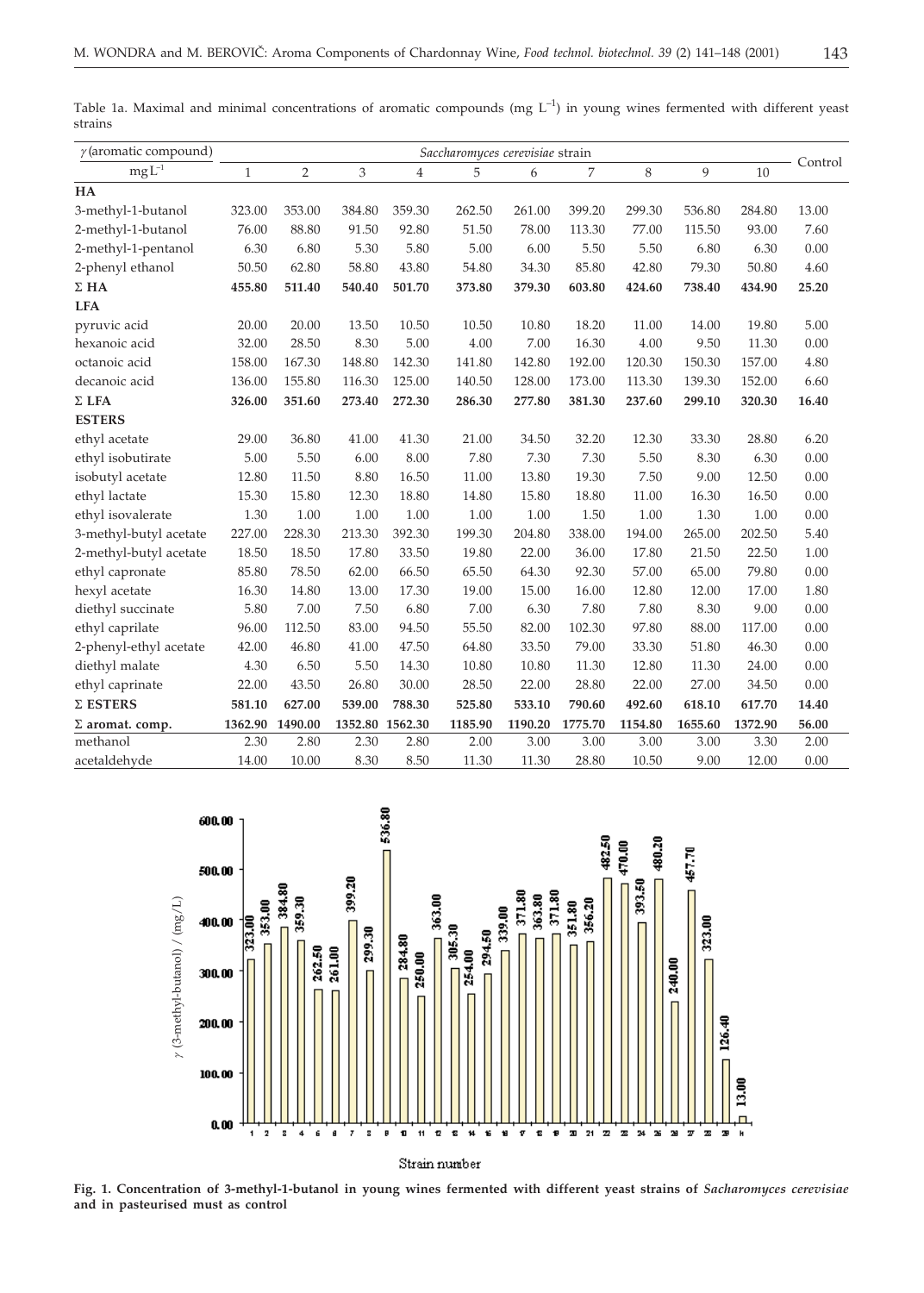| $\gamma$ (aromatic compound) | Saccharomyces cerevisiae strain |         |                 |        |         |         |         |         |         |         |         |
|------------------------------|---------------------------------|---------|-----------------|--------|---------|---------|---------|---------|---------|---------|---------|
| $mgL^{-1}$                   | 11                              | 12      | 13              | 14     | 15      | 16      | 17      | 18      | 19      | 20      | Control |
| <b>Higher alcohols</b>       |                                 |         |                 |        |         |         |         |         |         |         |         |
| 3-methyl-1-butanol           | 250.00                          | 363.00  | 305.30          | 254.00 | 294.50  | 339.00  | 371.80  | 363.80  | 371.80  | 351.80  | 13.00   |
| 2-methyl-1-butanol           | 48.00                           | 91.50   | 84.50           | 80.30  | 78.00   | 79.30   | 104.00  | 91.80   | 94.80   | 97.80   | 7.60    |
| 2-methyl-1-pentanol          | 5.30                            | 6.00    | 6.30            | 6.00   | 5.50    | 6.30    | 5.50    | 6.50    | 6.00    | 5.00    | 0.00    |
| 2-phenyl ethanol             | 47.50                           | 44.30   | 53.80           | 43.00  | 42.80   | 70.80   | 53.30   | 56.50   | 62.00   | 45.80   | 4.60    |
| $\Sigma$ Higher alcohols     | 350.80                          | 504.80  | 449.90          | 383.30 | 420.80  | 495.40  | 534.60  | 518.60  | 534.60  | 500.40  | 25.20   |
| <b>LFA</b>                   |                                 |         |                 |        |         |         |         |         |         |         |         |
| pyruvic acid                 | 9.00                            | 12.30   | 12.00           | 9.00   | 7.50    | 12.30   | 11.50   | 10.00   | 7.50    | 6.50    | 5.00    |
| hexanoic acid                | 7.30                            | 19.00   | 25.00           | 3.30   | 6.50    | 6.80    | 16.30   | 5.00    | 1.00    | 2.30    | 0.00    |
| octanoic acid                | 111.30                          | 144.80  | 112.30          | 137.50 | 107.80  | 138.80  | 124.50  | 127.30  | 119.50  | 106.00  | 4.80    |
| decanoic acid                | 119.00                          | 125.50  | 111.30          | 89.80  | 79.30   | 87.00   | 108.30  | 94.50   | 95.50   | 98.80   | 6.60    |
| $\Sigma$ LFA                 | 237.60                          | 289.30  | 248.60          | 230.60 | 193.60  | 232.60  | 249.10  | 226.80  | 216.00  | 207.10  | 16.40   |
| <b>ESTERS</b>                |                                 |         |                 |        |         |         |         |         |         |         |         |
| ethyl acetate                | 28.00                           | 38.30   | 46.00           | 23.30  | 36.00   | 23.50   | 39.00   | 41.50   | 32.80   | 47.00   | 6.20    |
| ethyl isobutyrate            | 9.50                            | 7.50    | 3.00            | 5.50   | 8.00    | 5.50    | 10.50   | 6.30    | 6.00    | 3.50    | 0.00    |
| isobutyl acetate             | 17.30                           | 16.80   | 11.50           | 7.00   | 10.80   | 7.50    | 16.30   | 16.30   | 7.00    | 12.50   | 0.00    |
| ethyl lactate                | 13.00                           | 16.50   | 11.30           | 17.00  | 11.50   | 16.00   | 17.50   | 16.30   | 13.30   | 11.80   | 0.00    |
| ethyl isovalerate            | 1.00                            | 1.30    | 1.80            | 1.30   | 1.00    | 1.80    | 1.50    | 2.00    | 2.00    | 1.00    | 0.00    |
| 3-methyl-butyl acetate       | 233.00                          | 364.50  | 149.30          | 185.50 | 196.80  | 191.00  | 256.50  | 152.00  | 204.30  | 135.80  | 5.40    |
| 2-methyl-butyl acetate       | 14.00                           | 31.50   | 14.30           | 15.50  | 19.30   | 14.80   | 25.50   | 12.80   | 14.50   | 14.80   | 1.00    |
| ethyl capronate              | 54.50                           | 72.80   | 59.00           | 63.30  | 51.50   | 78.30   | 66.00   | 77.30   | 58.80   | 53.80   | 0.00    |
| hexyl acetate                | 18.00                           | 18.00   | 13.30           | 11.00  | 12.00   | 11.50   | 13.50   | 8.80    | 9.80    | 11.30   | 1.80    |
| diethyl succinate            | 4.80                            | 7.00    | 5.80            | 8.00   | 7.50    | 7.00    | 8.50    | 7.30    | 8.00    | 6.50    | 0.00    |
| ethyl caprilate              | 81.30                           | 118.80  | 78.30           | 89.80  | 63.00   | 117.30  | 100.80  | 83.00   | 57.00   | 48.30   | 0.00    |
| 2-phenyl-ethyl acetate       | 58.00                           | 49.00   | 36.30           | 33.80  | 39.30   | 57.50   | 42.00   | 38.80   | 53.30   | 32.80   | 0.00    |
| diethyl malate               | 6.30                            | 6.30    | 6.80            | 2.00   | 1.00    | 1.50    | 2.30    | 6.30    | 2.50    | 5.50    | 0.00    |
| ethyl caprinate              | 33.00                           | 36.50   | 25.50           | 26.80  | 16.30   | 28.50   | 33.30   | 22.00   | 12.50   | 9.50    | 0.00    |
| $\Sigma$ ESTERS              | 571.70                          | 784.80  | 462.20          | 489.80 | 474.00  | 561.70  | 633.20  | 490.70  | 481.80  | 394.10  | 14.40   |
| $\Sigma$ aromat. compounds   | 1160.10                         | 1578.90 | 1160.70 1103.70 |        | 1088.40 | 1289.70 | 1416.90 | 1236.10 | 1232.40 | 1101.60 | 56.00   |
| methanol                     | 2.50                            | 3.00    | 3.30            | 2.50   | 2.50    | 2.80    | 2.80    | 3.00    | 3.00    | 2.00    | 2.00    |
| acetaldehyde                 | 11.80                           | 20.00   | 11.30           | 10.00  | 10.00   | 11.00   | 12.30   | 10.80   | 10.00   | 207.00  | 0.00    |

Table 1b. Maximal and minimal concentrations of aromatic compounds (mg  $L^{-1}$ ) in young wines fermented with different yeast strains



**Fig. 2. Concentration of 2-methyl-1-butanol in young wines fermented with different yeast strains of** *Sacharomyces cerevisiae* **and in pasteurised must as control**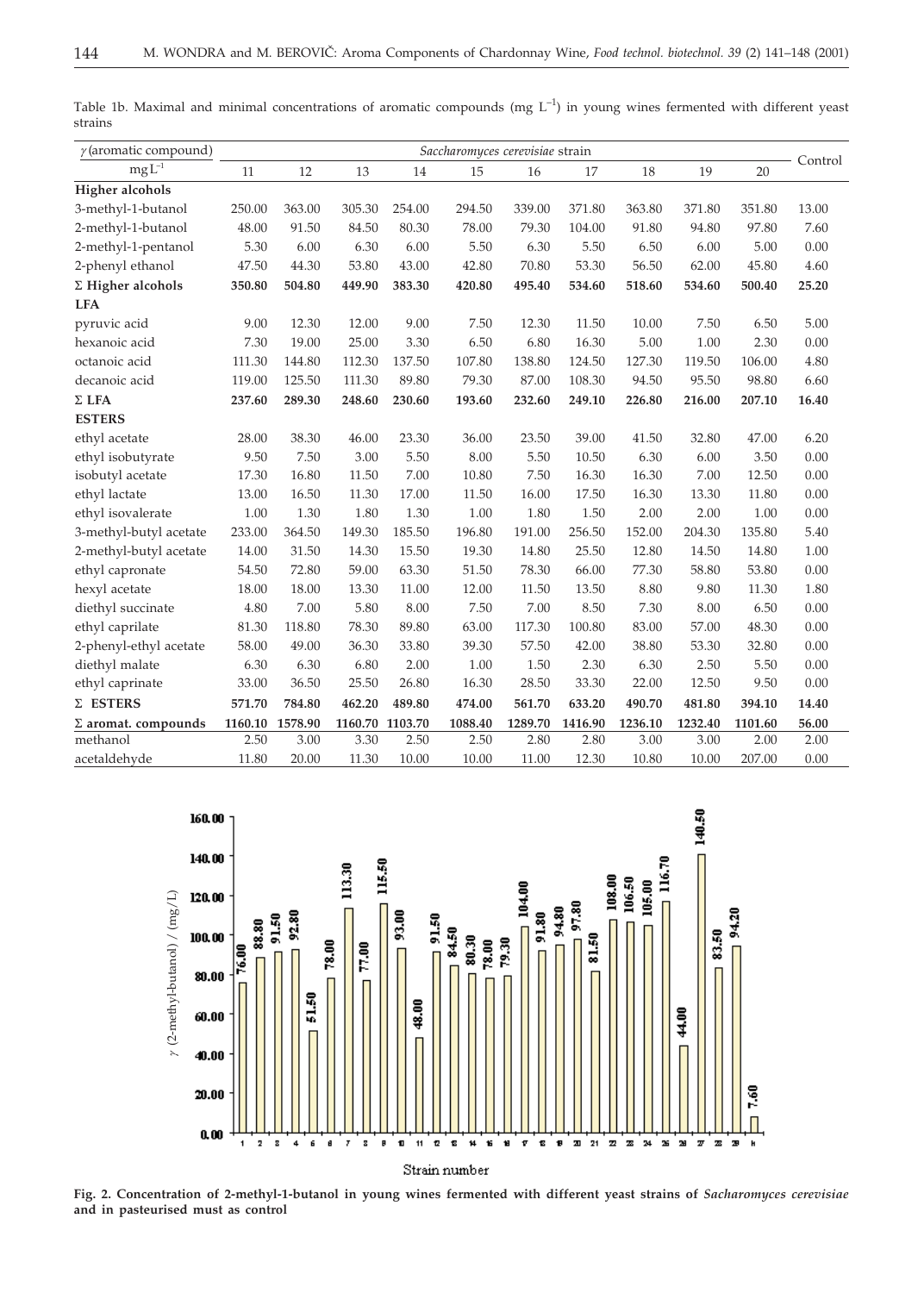| ۰   |     |  |
|-----|-----|--|
| - - | --- |  |

Table 1c. Maximal and minimal concentrations of aromatic compounds (mg  $L^{-1}$ ) in young wines fermented with different yeast strains

| $\gamma$ (aromatic compound) |               |               |               |               | Saccharomyces cerevisiae strain |               |               |               |               |              |
|------------------------------|---------------|---------------|---------------|---------------|---------------------------------|---------------|---------------|---------------|---------------|--------------|
| $\rm mg\,\overline{L^{-1}}$  | 21            | 22            | 23            | 24            | 25                              | 26            | 27            | 28            | 29            | Control      |
| HA                           |               |               |               |               |                                 |               |               |               |               |              |
| 3-methyl-1-butanol           | 356.20        | 482.50        | 470.00        | 393.50        | 480.20                          | 240.00        | 457.70        | 323.00        | 126.40        | 13.00        |
| 2-methyl-1-butanol           | 81.50         | 108.00        | 106.50        | 105.00        | 116.70                          | 44.00         | 140.50        | 83.50         | 94.20         | 7.60         |
| 2-methyl-1-pentanol          | 6.00          | 7.00          | 6.20          | 5.70          | 4.00                            | 5.30          | 5.50          | 4.00          | 3.70          | 0.00         |
| 2-phenyl ethanol             | 46.50         | 68.00         | 56.20         | 47.00         | 71.70                           | 35.50         | 67.20         | 62.50         | 39.20         | 4.60         |
| $\Sigma$ HA                  | 490.20        | 665.50        | 638.90        | 551.20        | 672.60                          | 324.80        | 670.90        | 473.00        | 263.50        | 25.20        |
| <b>LFA</b>                   |               |               |               |               |                                 |               |               |               |               |              |
| pyruvic acid                 | 7.80          | 11.00         | 10.00         | 6.80          | 9.50                            | 6.30          | 9.30          | 8.70          | 6.80          | 0.00         |
| hexanoic acid                | 7.80          | 18.00         | 5.20          | 2.50          | 2.50                            | 4.00          | 7.50          | 3.50          | 3.30          | 5.00         |
| octanoic acid                | 132.80        | 130.80        | 140.50        | 105.20        | 116.00                          | 87.00         | 126.70        | 125.20        | 89.20         | 4.80         |
| decanoic acid                | 98.80         | 120.80        | 108.00        | 82.70         | 114.20                          | 77.80         | 120.20        | 96.00         | 73.00         | 6.60         |
| $\Sigma$ LFA                 | 239.40        | 269.60        | 253.70        | 190.40        | 232.70                          | 168.80        | 254.40        | 224.70        | 165.50        | 16.40        |
| <b>ESTERS</b>                |               |               |               |               |                                 |               |               |               |               |              |
| ethyl acetate                | 30.30         | 35.00         | 49.00         | 42.70         | 58.50                           | 14.20         | 73.70         | 34.70         | 62.30         | 6.20         |
| ethyl isobutirate            | 7.00          | 7.50          | 10.50         | 9.20          | 10.70                           | 5.00          | 11.00         | 6.50          | 7.70          | 0.00         |
| isobutyl acetate             | 6.30          | 10.50         | 14.00         | 18.70         | 16.70                           | 6.00          | 21.20         | 7.50          | 27.50         | 0.00         |
| ethyl lactate                | 14.80         | 14.00         | 17.50         | 13.20         | 12.70                           | 11.20         | 12.00         | 11.70         | 10.00         | 0.00         |
| ethyl isovalerate            | 1.00          | 1.00          | 1.70          | 1.00          | 2.00                            | 1.50          | 1.00          | 2.20          | 1.50          | 0.00         |
| 3-methyl-butyl acetate       | 162.50        | 245.50        | 259.70        | 352.20        | 278.20                          | 166.50        | 290.70        | 153.00        | 174.20        | 5.40         |
| 2-methyl-butyl acetate       | 12.80         | 19.00         | 20.70         | 34.00         | 24.00                           | 13.50         | 28.50         | 14.50         | 25.70         | 1.00         |
| ethyl capronate              | 74.50         | 62.50         | 68.70         | 48.70         | 59.20                           | 55.70         | 59.20         | 52.00         | 59.80         | 0.00         |
| hexyl acetate                | 9.50          | 13.30         | 13.70         | 15.00         | 8.50                            | 13.70         | 13.00         | 8.20          | 9.50          | 1.80         |
| diethyl succinate            | 7.80          | 6.30          | 9.20          | 5.50          | 7.70                            | 4.50          | 7.00          | 6.50          | 5.50          | 0.00         |
| ethyl caprilate              | 93.50         | 90.00         | 114.00        | 71.70         | 73.50                           | 45.50         | 70.00         | 64.00         | 54.50         | 0.00         |
| 2-phenyl-ethyl acetate       | 37.30         | 40.30         | 39.00         | 51.70         | 59.50                           | 38.50         | 46.20         | 44.50         | 56.20         | 0.00         |
| diethyl malate               | 5.00          | 12.50         | 11.00         | 11.00         | 16.50                           | 12.20         | 2.20          | 3.50          | 8.20          | 0.00         |
| ethyl caprinate              | 17.50         | 26.50         | 28.20         | 18.50         | 21.00                           | 15.50         | 20.20         | 14.50         | 13.00         | 0.00         |
| $\Sigma$ ESTERS              | 479.80        | 583.90        | 656.90        | 693.10        | 648.70                          | 403.50        | 655.90        | 423.30        | 515.60        | 14.40        |
| $\Sigma$ aromat. compounds   | 1209.40       | 1519.00       | 1549.50       | 1434.70       | 1554.00                         | 897.10        | 1581.20       | 1121.00       | 944.60        | 56.00        |
| methanol<br>acetaldehyde     | 3.00<br>61.00 | 3.00<br>12.80 | 3.00<br>11.00 | 2.20<br>18.00 | 2.70<br>11.20                   | 2.00<br>11.70 | 1.50<br>11.20 | 3.00<br>12.50 | 2.00<br>22.00 | 2.00<br>0.00 |

Figs. 1 and 2 show concentrations of 3-methyl-1-butanol and 2-methyl-1-butanol in young wines, respectively. Both higher alcohols are responsible for the fine fruity character of wine.

Both of these higher alcohols are formed from the coresponding amino acids, mainly from leucine and iso-leucine and partly from some other amino acids, according to the Ehrlich and Ribereau-Gayon metabolic pathways. The concentrations of both HA were high in all wine samples. Together with their esters, they contribute to the dry fruit aroma of wine. The highest concentration of 3-methyl-1-butanol (536.8 mg  $L^{-1}$ ) was present in sample 9, while the lowest content of 126.4 mg  $L^{-1}$  was found in sample 29.

Statistically, differences between the wines were significant in samples 9, 22, 25, 23 and 27 with higher concentrations, in comparison to lower concentrations in samples:  $29$ ,  $26$ ,  $11$ ,  $14$ ,  $6$  and  $5$ . In the remaining samples the differences were not significant.

A similar picture is shown in the Fig. 2, where the highest concentration (140.5 mg  $L^{-1}$ ) of 2-methyl-1--butanol is present in sample 27, and the lowest of 44.0 mg  $L^{-1}$  in sample 26. Significant differences in 3-methyl--1-butanol and 2-methyl-1-butanol are present in the same samples, which means that biosynthesis of both HA is in linear relation. All the yeast strains applied produced significant amounts of alcohols. 3-methyl- -1-butanol and 2-methyl-1-butanol together represent 18 to 30 % of all the aromatic compounds produced in wine fermentation.

In pasteurized must the concentration of 3-methyl- -1-butanol was 13.0 mg  $L^{-1}$ , and 2-methyl-1-butanol 7.6 mg  $L^{-1}$ , representing 35.0 % of all aromatic compounds in wine must.

2-phenyl ethanol is an aromatic alcohol whose bouquet resembles to roses. Its oxidation transforms the aroma from a rose to a hyacinth bouquet. Further oxidation leads esters with a fine honey nose. 2-phenyl ethanol is a carrier of wine aroma. Noble yeast produces more of this compound than the acidulate strains. A low concentration of 2-phenyl ethanol, 4.6 mg  $L^{-1}$ , was already detected in pasteurised wine must. The yeast strains included in the study showed differing ability to synthesize 2-phenyl ethanol. The highest amount of 85.7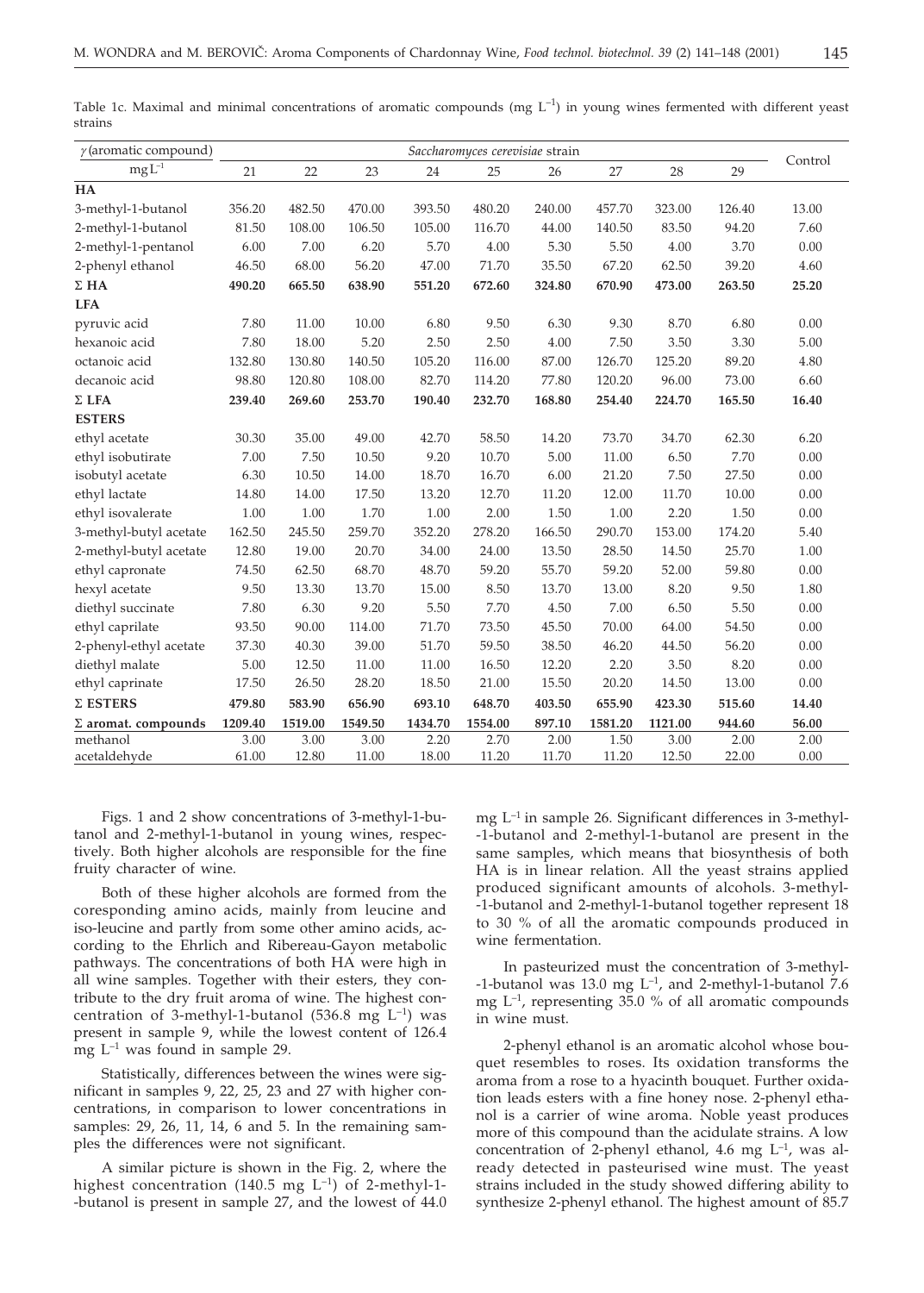

Strain number

**Fig. 3. 2-phenyl ethanol in young wines fermented with different yeast strains of** *Sacharomyces cerevisiae* **and in pasteurised must as control**



**Fig. 4. Aromagram of young wine fermented with different yeast strains, based on gas chromatography and mass spectrometry, SIM technique** *(8)*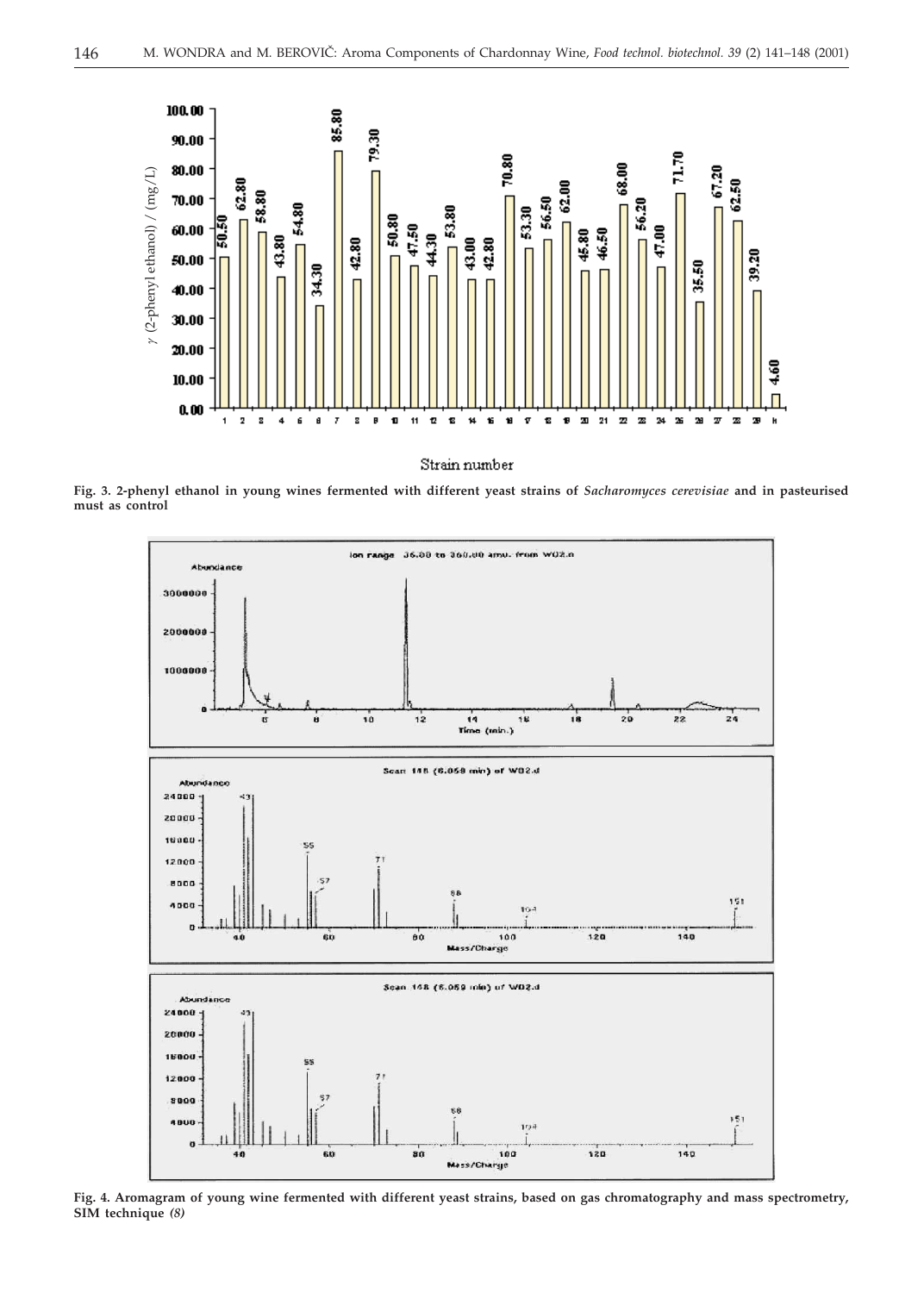mg L–1 was present in sample 7, and the lowest of 34.3 mg  $L^{-1}$  in sample 6.

Statistically, differences in phenyl ethanol content between the wines are significant in samples 9, 25, 16, 22, 27, 2, 28 with higher contents and in samples 6, 26, 29, 8, 15, 14, 4 with lower contents. In the remaining samples the differences were not significant.

The concentration of 381.3 mg  $L^{-1}$  of LFA was the highest in sample 7 and the lowest of 165.5 mg  $L^{-1}$  in sample 29. Statistically significant differences existed in samples 2, 1, 10, 9, 12, 5, 6, 3, 4, 22 and 27 with higher concentrations and in samples 26, 14, 15 with lower concentrations of LFA. In the remaining 12 samples there were no significant differences.

Large differences are also obvious in the case of the 14 esters detected. The largest total ester content of 790.6 mg  $L^{-1}$  was present in sample 7, and the lowest of 394.1 mg  $L^{-1}$  in sample 20. Statistically significant differences were obvious in samples 4, 12, 24, 23, 27, 25, 17, 2, 9, 10, 1, 11 with higher concentrations and in samples 26 and 18 with lower concentrations. The remaining samples showed little difference. In wine must analysis as a control, a total ester concentration of 14.4 mg  $L^{-1}$  was detected.

The results of young wine aroma analysis determined by gas chromatography and mass spectrometry are presented in Fig. 4.

#### *Sensory evaluation*

Sensory evaluation of the young fermented wines was carried out by five wine tasters. Their marks were classified into four categories:

Excellent: xxx strains: 1, 2, 7, 11, 14, 17, 18, 19, 24, 25, 27 Very good: xx strains: 3, 5, 8, 9, 10, 12, 15, 16, 22, 23, 28, 29

Good: x strains: 4, 6, 13, 21, 26

Non-specific strains: 20

Wine fermented with strain No. 20 gave a negative score due to its oxidized taste and organic smell. It contained increased amounts of acetaldehyde (207.0 mg) and volatile acids (0.63 g  $L^{-1}$ ). The best wine (No. 7) contained the highest amount of aromatic compounds (1775.7 mg  $L^{-1}$ ) comprising higher alcohols (603.8 mg  $L^{-1}$ ), fatty acids (381.3 mg  $L^{-1}$ ) and acetate and ethyl esters (790 mg  $L^{-1}$ ).

Young wines, evaluated as excellent, contained higher amounts of aromatic HA (predominantly 2-phenyl ethanol), higher amounts of fatty acids (hexanoic, octanoic, decanoic) and higher amounts of esters (3-methyl-1-butyl acetate, 2-methyl-1-butyl acetate, 2-phenyl-ethyl-acetate, ethyl caprilate and ethyl caprinate).

Sensory evaluation of young wines gives final and also better indication of quality than chemical analyses. The combined wine constituents give a total olfactory impression perceived as harmony in taste and smell.

Differences between young wines fermented with different yeast strains are better distinguished through sensory evaluation than by means of single chemical components. High quality wines should have a characteristic bouquet and taste which depends on the cultivar, maturity and phytosanitary conditions of the grapes, pedo- -climatic conditions, and most importantly, on yeast fermentation physiology. Setting the chemical components of wine between minimal and maximal allowed limits does not guarantee wine quality, but it only facilitates marketing of wine.

# **Conclusions**

The significant differences found in the concentrations of aromatic compounds show the important physiological role of the fermentation ability of yeast; yeast can produce different amounts of aromatic compounds.

The selected yeast strains, 1, 2, 11, 14, 17, 18, 19, 24, 25, 27, and especially strain 7, produced excellent wines and they could be usefully applied in further wine production. The presence of these yeast strains should be also indentified in the local vineyard microflora used in wine maker's practice. This article does not include the genesis of aromatic compounds generated by maturation and aging of wine in wine bottles, but no doubt that this would be a challenge for our next study.

#### *Abreviations*

| HА         | higher alcohol                                                |
|------------|---------------------------------------------------------------|
| LFA        | lower fatty acid                                              |
| E          | esters                                                        |
| GC-FTIR    | gas chromatography – Fourier transform<br>infra red detection |
| GC-MS      | gas chromatography-mass spectrometry                          |
| <b>SIM</b> | selected ion monitoring                                       |
|            | NMR $^{13}$ C $^{-13}$ C nuclear magnetic resonance           |
| FID        | flame ionization detector                                     |

# **References**

- *1.* K. Henning, F. Villforth, *Z. Lebensm.-Unters. Forsch. 5* (1942) 181–333.
- *2.* E. Bayer, E. Bassler, *Z. Anal. Chem*. *181* (1961) 418–424.
- *3.* A. Rapp: Methods for the chemical analysis of the aroma in grapes and wines: Current experiences and future out look. In: *Procceding of the International Symposium on the Aromatic Substances in Grapes and Wines,* S. Michele all'Adige, Italy (1987).
- *4.* M. Wondra, PhD Thesis, University of Ljubljana (1996).
- *5.* E. Killian, C. S. Ough, *Am*. *J. Enol. Vitic*. *30* (1979) 301–305.
- *6.* R. Seeber, G. Sferiazo, R. Leardi, A. P. Serra, G. Versini, *Ind*. *bevande*, *23* (1991) 561–564.
- *7.* M. Wondra, *Master Thesis,* University of Ljubljana (1989).
- *8.* A. Rapp, H. Franck, *Vitis, 9* (1971) 299–311.